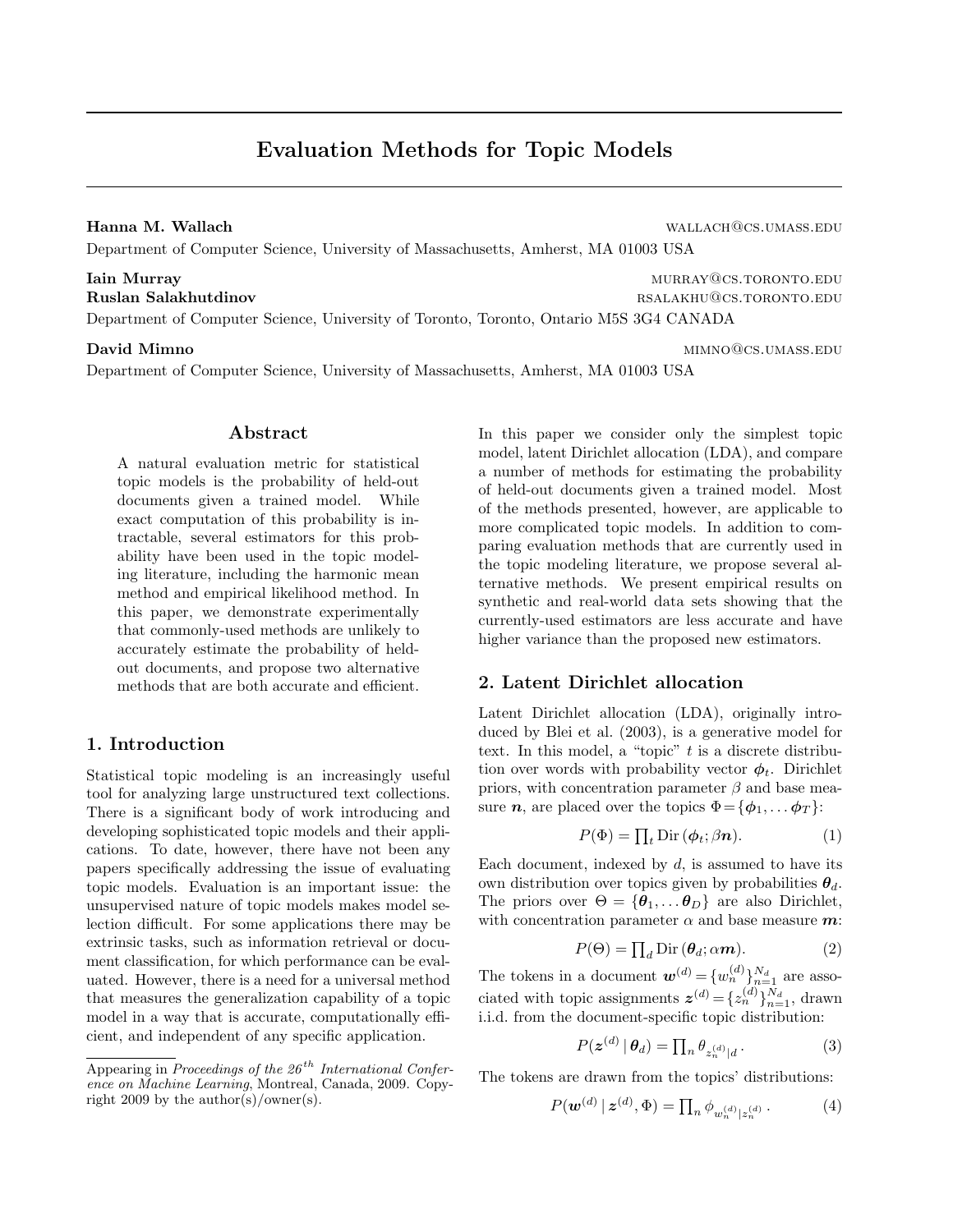A data set of documents  $W = \{w^{(1)}, w^{(2)}, ..., w^{(D)}\}$ is observed, while the underlying corresponding topic assignments  $\mathcal{Z} = \{z^{(1)}, z^{(2)}, ..., z^{(D)}\}$  are unobserved.

Conjugacy of Dirichlets with multinomials allows the parameters to be marginalized out. For example,

$$
P(\mathbf{z}^{(d)} | \alpha \mathbf{m}) = \int d\theta_d P(\mathbf{z}^{(d)} | \theta_d) P(\theta_d | \alpha \mathbf{m})
$$
  
= 
$$
\frac{\Gamma(\alpha)}{\Gamma(N_d + \alpha)} \prod_t \frac{\Gamma(N_{t|d} + \alpha m_t)}{\Gamma(\alpha m_t)}, \quad (5)
$$

where topic t occurs  $N_{t|d}$  times in  $\boldsymbol{z}^{(d)}$  of length  $N_d$ .

# 3. Evaluating LDA

LDA is typically evaluated by either measuring performance on some secondary task, such as document classification or information retrieval, or by estimating the probability of unseen held-out documents given some training documents. A better model will give rise to a higher probability of held-out documents, on average.

The probability of a set of held-out documents  $W$  given a set of training documents  $W'$ , can be written as

$$
P(\mathcal{W} | \mathcal{W}') = \int d\Phi \, d\alpha \, dm \, P(\mathcal{W} | \Phi, \alpha m) \, P(\Phi, \alpha m \, | \, \mathcal{W}').
$$

This integral can be approximated by averaging  $P(\mathcal{W} | \Phi, \alpha m)$  under samples from  $P(\Phi, \alpha m | \mathcal{W}')$ , or evaluating at a point estimate. We take the latter approach. Variational methods (Blei et al., 2003) and MCMC methods (Griffiths & Steyvers, 2004) are effective at marginalizing out the topic assignments  $\mathcal Z$ associated with the training data to infer  $\Phi$  and  $\alpha m$ .

In this paper, we focus on evaluating

$$
P(\mathcal{W} | \Phi, \alpha \mathbf{m}) = \prod_{d} P(\mathbf{w}^{(d)} | \Phi, \alpha \mathbf{m}).
$$
 (6)

Since the topic assignments for one document are independent of the topic assignments for all other documents, each held-out document can be evaluated separately. For the rest of this paper, we refer to the current document as  $w$ , its latent topic assignments as z, and its document-specific topic distribution as  $\theta$ .

Many of the evaluation methods in this paper require the ability to obtain a set of topic assignments  $z$  for document  $w$  using Gibbs sampling. Gibbs sampling involves sequentially resampling each  $z_n$  from its conditional posterior given  $w, \Phi, \alpha m$  and  $z_{\n}$  (the current latent topic assignments for all other tokens):

$$
P(z_n = t | \mathbf{w}, \mathbf{z}_{\backslash n}, \Phi, \alpha \mathbf{m})
$$
  
\n
$$
\propto P(w_n | z_n = t, \Phi) P(z_n = t | \mathbf{z}_{\backslash n}, \alpha \mathbf{m})
$$
  
\n
$$
\propto \phi_{w_n | t} \frac{\{N_t\}_{\backslash n} + \alpha m_t}{N - 1 + \alpha},
$$
\n(7)

where  $\{N_t\}_{n \in \mathbb{N}}$  is the number of times topic t occurs in the document in question, excluding position  $n$ , and N is the total number of tokens in the document.

# 4. Estimating  $P(w | \Phi, \alpha m)$

The evaluation probability  $P(\mathbf{w} | \Phi, \alpha \mathbf{m})$  for held-out document  $\boldsymbol{w}$  can be thought of as the normalizing constant that relates the posterior distribution over z to the joint distribution over  $w$  and  $z$  in Bayes' rule:

$$
P(z | w, \Phi, \alpha m) = \frac{P(z, w | \Phi, \alpha m)}{P(w | \Phi, \alpha m)}.
$$
 (8)

There are many existing methods for estimating normalizing constants. In this section, we review some of these methods, as previously applied to topic models, and also outline two alternative methods: a Chib-style estimator and a "left-to-right" evaluation algorithm.

#### 4.1. Importance sampling methods

In general, given a model with observed variables  $w$  and unknown variables  $h$ , importance sampling can be used to approximate the probability of the observed variables, either  $P(w) = \sum_{h} P(w, h)$  or  $\int d\mathbf{h} P(\mathbf{w}, \mathbf{h})$ . If  $Q(\mathbf{h})$  is some simple, tractable distribution over  $h$ —the "proposal distribution"—then

$$
P(\mathbf{w}) \simeq \frac{1}{S} \sum_{s} \frac{P(\mathbf{w}, \mathbf{h}^{(s)})}{Q(\mathbf{h}^{(s)})}, \quad \mathbf{h}^{(s)} \sim Q(\mathbf{h}), \quad (9)
$$

is an unbiased estimator. To ensure low variance,  $Q(h)$ must be similar to the "target distribution"  $P(h | w)$ and must be non-zero wherever  $P(w, h)$  is non-zero.

In this section, we explain how  $P(\mathbf{w} | \Phi, \alpha \mathbf{m})$  can be estimated using importance sampling by either (a) integrating out  $\theta$  and using the prior over  $h = z$  as the proposal distribution, or (b) using the prior over  $h = \theta$ as the proposal distribution, thereby allowing the topic assignments z to be marginalized out directly.

If the proposal distribution is the prior over  $z$ ,

$$
P(\mathbf{w} | \Phi, \alpha \mathbf{m}) = \sum_{\mathbf{z}} P(\mathbf{w} | \mathbf{z}, \Phi) P(\mathbf{z} | \alpha \mathbf{m})
$$

$$
\simeq \frac{1}{S} \sum_{s} P(\mathbf{w} | \mathbf{z}^{(s)}, \Phi), \tag{10}
$$

where  $z^{(s)} \sim P(z \mid \alpha m)$ . Unfortunately, topic assignments drawn from the prior, without consideration of the corresponding tokens, are unlikely to provide a good explanation of  $w$ . The prior is not usually close to the target distribution unless  $w$  is very short.

Better proposal distributions for  $z^{(s)}$  can be constructed by taking  $w$  into account. The simplest way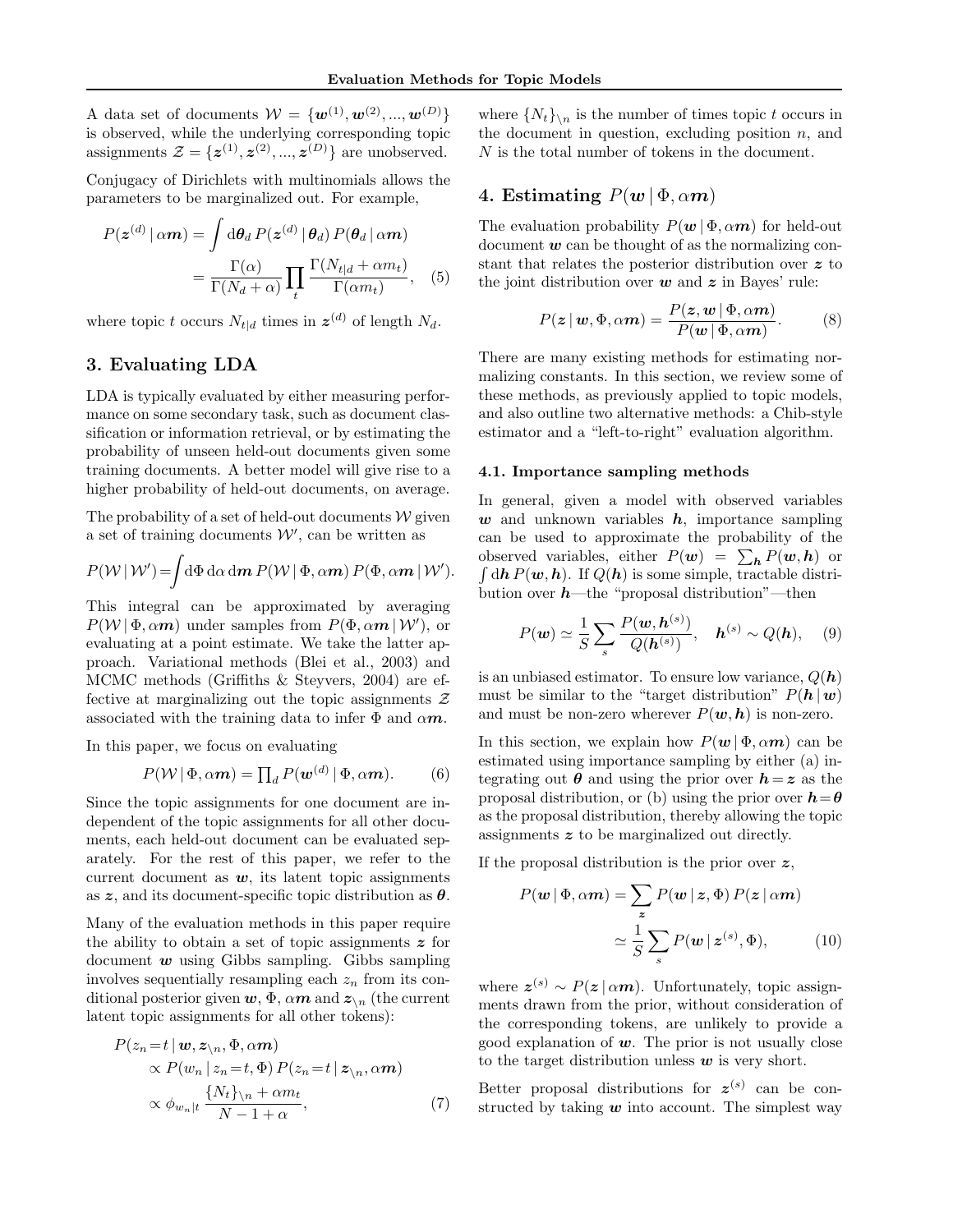is to form a distribution over topics for each token  $w_n$ , ignoring dependencies between tokens:  $Q(z_n) \propto$  $\alpha m_{z_n} \phi_{w_n|z_n}$ . A more sophisticated method, which we call "iterated pseudo-counts," involves iteratively updating  $Q(z_n)$  every sampling iteration. After initializing  $Q(z_n)^{(0)} \propto \alpha m_{z_n} \phi_{w_n|z_n}$ , the update rule is

$$
Q(z_n)^{(s)} \propto (\alpha m_{z_n} + \sum_{n' \neq n} Q(z_{n'})^{(s-1)}) \phi_{w_n|z_n}.
$$
 (11)

Alternatively,  $P(w | \Phi, \alpha m)$  can be written as an integral over the document-specific topic distribution  $\theta$ :

$$
P(\mathbf{w} | \Phi, \alpha \mathbf{m}) = \int d\theta P(\mathbf{w} | \theta, \Phi) P(\theta | \alpha \mathbf{m})
$$

$$
\simeq \frac{1}{S} \sum_{s} P(\mathbf{w} | \theta^{(s)}, \Phi), \tag{12}
$$

where  $\boldsymbol{\theta}^{(s)}$  is drawn from  $P(\boldsymbol{\theta} | \alpha \boldsymbol{m}) = \text{Dir}(\boldsymbol{\theta}; \alpha \boldsymbol{m}).$ The estimator in (12) is easily computed because the topic assignments are independent given  $\theta$ :

$$
P(\mathbf{w} | \boldsymbol{\theta}^{(s)}, \boldsymbol{\Phi}) = \prod_{n} P(w_n | \boldsymbol{\theta}^{(s)}, \boldsymbol{\Phi})
$$

$$
= \prod_{n} \sum_{z_n} P(w_n, z_n | \boldsymbol{\theta}^{(s)}, \boldsymbol{\Phi}). \qquad (13)
$$

If the probabilities  $P(w | \theta^{(s)}, \Phi)$  are estimated from a synthetic document, randomly-generated using  $\theta^{(s)}$ , the resultant estimator corresponds to the empirical likelihood method described by Li and McCallum (2006). Used directly, however, (13) will give the same result as using infinitely long synthetic documents and is how the empirical likelihood method is implemented in MALLET (McCallum, 2002).

Importance sampling does not work well when sampling from high-dimensional distributions. Unless the proposal distribution is a near-perfect approximation to the target distribution, the variance of the estimator will be very large. When sampling continuous values, such as  $\theta$ , the estimator may have infinite variance.

#### 4.2. Harmonic mean method

The harmonic mean method (Newton & Raftery, 1994) is based on the following unbiased estimator:

$$
\frac{1}{P(\boldsymbol{w})} = \sum_{\boldsymbol{z}} \frac{P(\boldsymbol{z} \mid \boldsymbol{w})}{P(\boldsymbol{w} \mid \boldsymbol{z})} \simeq \frac{1}{S} \sum_{s} \frac{1}{P(\boldsymbol{w} \mid \boldsymbol{z}^{(s)})},\qquad(14)
$$

where  $z^{(s)}$  is drawn from  $P(z | w)$ . Conditioning on  $\Phi$ and  $\alpha m$  gives an estimator for  $P(\boldsymbol{w} | \boldsymbol{\Phi}, \alpha m)$ :

$$
P(\mathbf{w} | \Phi, \alpha \mathbf{m}) \simeq \frac{1}{\frac{1}{S} \sum_{s} \frac{1}{P(\mathbf{w} | \mathbf{z}^{(s)}, \Phi)}} = \text{HM}\left(\left\{P(\mathbf{w} | \mathbf{z}^{(s)}, \Phi)\right\}_{s=1}^{S}\right), \quad (15)
$$

where  $\boldsymbol{z}^{(s)} \sim P(\boldsymbol{z} | \boldsymbol{w}, \boldsymbol{\Phi}, \alpha \boldsymbol{m})$  and HM $(\cdot)$  denotes the harmonic mean. In practice,  $\{z^{(s)}\}_{s=1}^S$  are S samples taken from a Gibbs sampler after a burn-in period of B iterations. Since the samples are used to approximate an expectation, they need not be independent and thinning is unnecessary. Consequently, the cost of the estimator is that of  $S + B$  Gibbs iterations.

Newton and Raftery (1994) expressed reservations about the harmonic mean method when introducing it, and Neal added further criticism in the discussion. Despite these criticisms, it has been used in several topic modeling papers (Griffiths & Steyvers, 2004; Griffiths et al., 2005; Wallach, 2006), due to its ease of implementation and relative computational efficiency.

#### 4.3. Annealed importance sampling

Annealed importance sampling (AIS) can be viewed as a variant of simple importance sampling defined on a higher-dimensional state space (Neal, 2001). Many auxiliary variables are introduced in order to make the proposal distribution closer to the target distribution. When used to approximate  $P(\mathbf{w} | \Phi, \alpha \mathbf{m})$ , AIS uses the following sequence of probability distributions:

$$
P_s(\boldsymbol{z}) \propto P(\boldsymbol{w} \,|\, \boldsymbol{z}, \boldsymbol{\Phi})^{\tau_s} \, P(\boldsymbol{z} \,|\, \alpha \boldsymbol{m}),
$$

defined by a set of "inverse temperatures,"  $0$  =  $\tau_0$   $<$  $\tau_1 < \ldots < \tau_S = 1$ . When  $s = 0$ ,  $\tau_s = 0$  and so  $P_0(z)$  is the prior distribution  $P(z | \alpha m)$ . Similarly, when  $s =$ S,  $P_S(z)$  is the posterior distribution  $P(z | w, \Phi, \alpha m)$ . Intermediate values of s interpolate between the prior and posterior distributions. For each  $s = 1, \ldots, S - 1$ , a Markov chain transition operator  $T_s(z' \leftarrow z)$  that leaves  $P_s(z)$  invariant must also be defined. When approximating  $P(\boldsymbol{w} | \Phi, \alpha \boldsymbol{m})$ ,  $T_s(\boldsymbol{z}' \leftarrow \boldsymbol{z})$  is the Gibbs sampling operator that samples sequentially from

$$
P_s(z_n | \mathbf{z}_{\setminus n}) \propto P(w_n | z_n, \Phi)^{\tau_s} P(z_n | \mathbf{z}_{\setminus n}, \alpha \mathbf{m}). \tag{16}
$$

Sampling from (16) is as easy as sampling from (7).

AIS builds a proposal distribution  $Q(Z)$  over the extended state space  $Z = \{z^{(1)}, \ldots, z^{(S)}\}$  by first sampling from the tractable prior  $P_0(z)$  and then applying a series of transition operators  $T_1, T_2, \ldots, T_{S-1}$  that "move" the sample through the intermediate distributions  $P_s(z)$  towards the posterior  $P_S(z)$ . The probability of the resultant state sequence  $Z$  is given by

$$
Q(Z) = P_0(\mathbf{z}^{(1)}) \prod_{s=1}^{S-1} T_s(\mathbf{z}^{(s+1)} \leftarrow \mathbf{z}^{(s)}).
$$
 (17)

The target distribution for the proposal  $Q(Z)$  is

$$
P(Z) = P_S(\boldsymbol{z}^{(S)}) \prod_{s=1}^{S-1} \widetilde{T}_s(\boldsymbol{z}^{(s)} \leftarrow \boldsymbol{z}^{(s+1)}), \qquad (18)
$$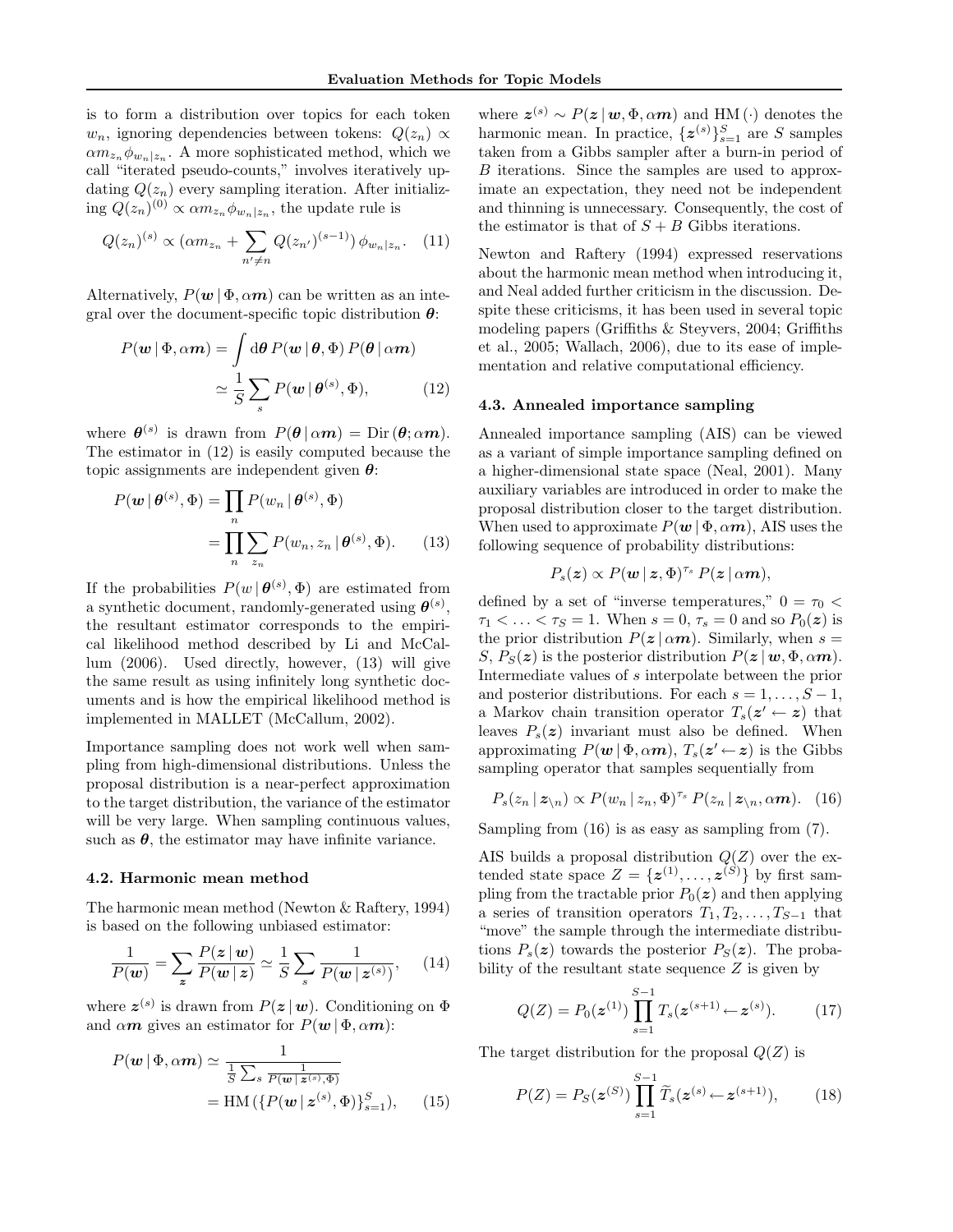1: initialize  $0 = \tau_0 < \tau_1 < \ldots < \tau_S = 1$ 2: sample  $z^{(1)}$  from the prior  $P_0(z) = P(z \mid \alpha m)$ . 3: for  $s = 2 : S$  do 4: sample  $z^{(s)} \sim T_{s-1}(z^{(s)} \leftarrow z^{(s-1)})$ 5: end for 6:  $P(\boldsymbol{w} \mid \Phi, \alpha \boldsymbol{m}) \simeq \prod_{s=1}^S P(\boldsymbol{w} \mid \boldsymbol{z}^{(s)}, \Phi)^{\tau_s - \tau_{s-1}}$ 

Algorithm 1: Annealed importance sampling.

where  $\widetilde{T}_s$  is the reverse transition operator, given by

$$
\widetilde{T}_s(\boldsymbol{z}' \leftarrow \boldsymbol{z}) = T_s(\boldsymbol{z} \leftarrow \boldsymbol{z}') \frac{P_s(\boldsymbol{z}')}{P_s(\boldsymbol{z})}. \tag{19}
$$

Having sampled a sequence of topic assignments from  $Q(Z)$ , a scalar importance weight is constructed:

$$
w_{\text{AIS}} = \frac{P(\boldsymbol{w} | \Phi, \alpha \boldsymbol{m}) P(Z)}{Q(Z)}
$$
  
= 
$$
\frac{P(\boldsymbol{w}, \boldsymbol{z}^{(S)} | \Phi, \alpha \boldsymbol{m}) \prod_{s=1}^{S-1} \widetilde{T}_s(\boldsymbol{z}^{(s)} \leftarrow \boldsymbol{z}^{(s+1)})}{P_0(\boldsymbol{z}^{(1)}) \prod_{s=1}^{S-1} T_s(\boldsymbol{z}^{(s+1)} \leftarrow \boldsymbol{z}^{(s)})}
$$
  
= 
$$
\prod_{s=1}^{S} P(\boldsymbol{w} | \boldsymbol{z}^{(s)}, \Phi)^{\tau_s - \tau_{s-1}}.
$$

Given a set of samples from  $Q(Z)$ , the corresponding importance weights can be used to approximate  $P(\mathbf{w} | \Phi, \alpha \mathbf{m})$  because of the following equality:

$$
P(\mathbf{w} | \Phi, \alpha \mathbf{m}) = P(\mathbf{w} | \Phi, \alpha \mathbf{m}) \sum_{Z} P(Z)
$$

$$
= \mathbb{E}_{Q(Z)} [w_{\text{AIS}}]. \tag{20}
$$

The transition operators do not necessarily need to be ergodic. The simple importance sampling approximation in (10), in which the proposal distribution is  $P(z | \alpha m)$ , is recovered by using transition operators that do nothing:  $T_s(z' \leftarrow z) = \delta(z' - z)$  for all s.

The AIS algorithm is summarized in algorithm 1.

#### 4.4. Chib-style estimation

For any "special" set of latent topic assignments  $z^*$ , Bayes' rule gives rise to the following identity:

$$
P(\mathbf{w} | \Phi, \alpha \mathbf{m}) = \frac{P(\mathbf{z}^*, \mathbf{w} | \Phi, \alpha \mathbf{m})}{P(\mathbf{z}^* | \mathbf{w}, \Phi, \alpha \mathbf{m})}.
$$
 (21)

Chib (1995) introduced a family of estimators that first pick a  $z^*$  and then estimate the denominator,  $P(z^* | w, \Phi, \alpha m)$ . The numerator  $P(z^*, w | \Phi, \alpha m)$  =  $P(\mathbf{w} | \mathbf{z}^*, \Phi) P(\mathbf{z}^* | \alpha \mathbf{m})$  is known from (4) and (5).

Any Markov chain operator T for sampling from the posterior, including the Gibbs sampler, satisfies

$$
P(z^* | w, \Phi, \alpha m)
$$
  
=  $\sum_{z} T(z^* \leftarrow z) P(z | w, \Phi, \alpha m).$  (22)

1: initialize  $z^*$  to a high posterior probability state 2: sample s uniformly from  $\{1, \ldots, S\}$ 3: sample  $z^{(s)} \sim \widetilde{T}(z^{(s)} \leftarrow z^*)$ 4: for  $s' = (s + 1) : S$  do 5: sample  $z^{(s')}$  ∼  $T(z^{(s')}$  ←  $z^{(s'-1)})$ 6: end for 7: for  $s' = (s - 1) : -1 : 1$  do 8: sample  $z^{(s')} \sim \widetilde{T}(z^{(s')} \leftarrow z^{(s'+1)})$ 9: end for 10:  $P(\mathbf{w} | \Phi, \alpha \mathbf{m}) \simeq$  $P(\boldsymbol{w},\boldsymbol{z}^{\star}\,|\,\Phi,\alpha m) \, \left/ \, \frac{1}{S} \sum_{s'} T(\boldsymbol{z}^{\star}\!\leftarrow\!\boldsymbol{z}^{(s')}) \right.$ 

Algorithm 2: A Chib-style estimator.

(22) can be substituted into (21) to give

$$
P(\mathbf{w} | \Phi, \alpha \mathbf{m}) = \frac{P(\mathbf{z}^*, \mathbf{w} | \Phi, \alpha \mathbf{m})}{\sum_{\mathbf{z}} T(\mathbf{z}^* \leftarrow \mathbf{z}) P(\mathbf{z} | \mathbf{w}, \Phi, \alpha \mathbf{m})}
$$

$$
\simeq \frac{P(\mathbf{z}^*, \mathbf{w} | \Phi, \alpha \mathbf{m})}{\frac{1}{S} \sum_{s=1}^S T(\mathbf{z}^* \leftarrow \mathbf{z}^{(s)})},
$$

where  $Z = \{z^{(1)}, \ldots, z^{(S)}\}$  can be obtained by Gibbs sampling from  $P(z | w, \Phi, \alpha m)$ . Murray and Salakhutdinov (2009) showed that this estimator can overestimate the desired probability in expectation. Instead, they constructed the following proposal distribution:

$$
Q(Z) = \frac{1}{S} \sum_{s=1}^{S} \widetilde{T}(\mathbf{z}^{(s)} \leftarrow \mathbf{z}^*) \prod_{s'=s+1}^{S} T(\mathbf{z}^{(s')} \leftarrow \mathbf{z}^{(s'-1)})
$$

$$
\cdot \prod_{s'=1}^{s-1} \widetilde{T}(\mathbf{z}^{(s')} \leftarrow \mathbf{z}^{(s'+1)}).
$$

Since the forward operator transition T consists of sequentially applying  $(7)$  for positions 1 to N (in that order), the reverse transition operator  $\tilde{T}$  can be constructed by simply applying (7) in the reverse order.

Using the definition of  $\widetilde{T}$  in (19) it can be shown that

$$
P(\mathbf{w} | \Phi, \alpha \mathbf{m}) \simeq \frac{P(\mathbf{z}^{\star}, \mathbf{w} | \Phi, \alpha \mathbf{m})}{\frac{1}{S} \sum_{s=1}^{S} T(\mathbf{z}^{\star} \leftarrow \mathbf{z}^{(s)})},
$$
(23)

under samples from  $Q(Z)$ . In this application, with forwards and reverse Gibbs samplers, the estimator is formally unbiased, even for finite runs of the chain.

The probability of moving to  $z^*$  is given by

$$
T(z^* \leftarrow z) = \prod_n P(z_n^* \mid z_{\leq n}^*, z_{>n}, w, \Phi, \alpha m). \quad (24)
$$

This Chib-style estimator is valid for any choice of "special state"  $z^*$ . We set  $z^*$  by iteratively maximizing (7) for positions  $1, \ldots, N$ , after a few iterations of regular Gibbs sampling. In all our experiments, less than 1% of computer time was spent setting  $z^*$ .

The Chib-style method is summarized in algorithm 2.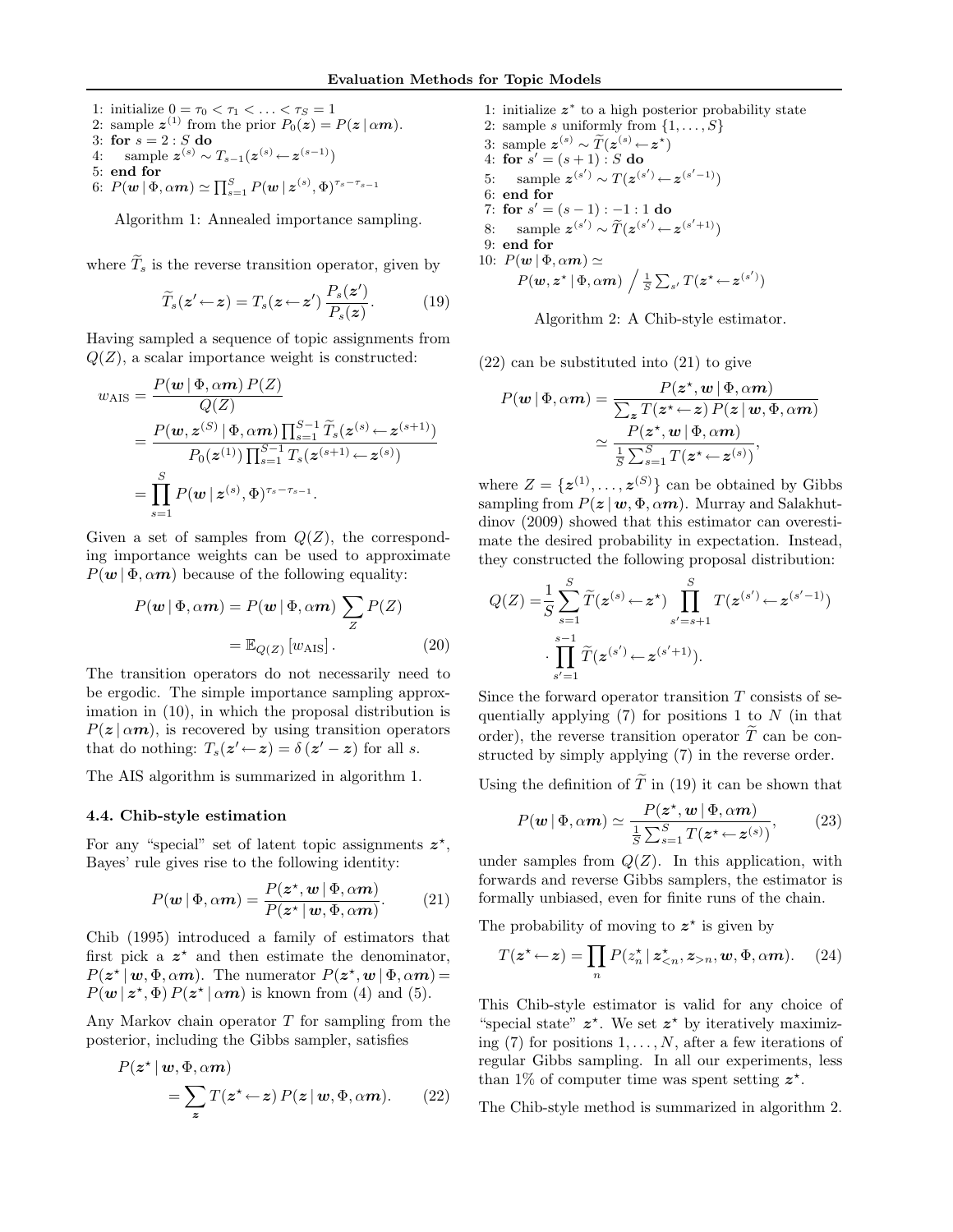1: initialize 
$$
l := 0
$$
  
\n2: **for** each position *n* in **w do**  
\n3: initialize  $p_n := 0$   
\n4: **for** each particle  $r = 1$  to *R* **do**  
\n5: **for**  $n' < n$  **do**  
\n6: sample  $z_n^{(r)} \sim P(z_n^{(r)} | w_{n'}, \{z_{  
\n7: **end for**  
\n8:  $p_n := p_n + \sum_t P(w_n, z_n^{(r)} = t | z_{  
\n9: sample  $z_n^{(r)} \sim P(z_n^{(r)} | w_n, z_{  
\n10: **end for**  
\n11:  $p_n := p_n / R$   
\n12:  $l := l + \log p_n$   
\n13: **end for**  
\n14:  $\log P(w | \Phi, \alpha m) \simeq l$$$$ 

Algorithm 3: A "left-to-right" evaluation algorithm.

#### 4.5. "Left-to-right" evaluation algorithm

Another approach for approximating  $P(\boldsymbol{w} | \boldsymbol{\Phi}, \alpha \boldsymbol{m})$ was recently proposed by Wallach (2008). This method, which operates in an incremental, "left-toright" fashion, decomposes  $P(w | \Phi, \alpha m)$  as

$$
P(\mathbf{w} | \Phi, \alpha \mathbf{m})
$$
  
=  $\prod_n P(w_n | \mathbf{w}_{\le n}, \Phi, \alpha \mathbf{m})$   
=  $\prod_n \sum_{\mathbf{z}_{\le n}} P(w_n, \mathbf{z}_{\le n} | \mathbf{w}_{\le n}, \Phi, \alpha \mathbf{m})$ . (25)

Each sum over  $z_{\leq n}$  can then be approximated using an approach inspired by sequential Monte Carlo methods (Del Moral et al., 2006), as in algorithm 3. This method is appropriate for a wider range of applications—including predictive text entry and speech recognition systems—than the other methods in this section, because of its "left-to-right" operation.

## 4.6. Relative costs of the methods

The majority of the methods described above are based on Gibbs sampling, which dominates their costs: computing  $P(z_n | w_n, z_{\n} \Phi, \alpha m)$  is significantly more costly than computing  $P(w_n | z_n, \Phi)$ —the quantity used to construct the estimators given the samples. The Chib-style method is an exception: constructing the estimator itself has a cost roughly equal to that of Gibbs sampling. None-the-less, the approximate cost of each method can be reported in terms of the number of Gibbs sampling site updates required (i.e., the number of  $z_n$  variables updated) as shown in table 1.

Importance sampling using the prior over  $\theta$  as the sampling distribution does not involve Gibbs sampling. However,  $\sum_{z_n} P(z_n, w_n | \boldsymbol{\theta}^{(s)}, \Phi)$  must be computed for each held-out token  $w_n$ , which has a similar cost to a Gibbs sampling site update. The cost of simple importance sampling using a distribution over z is harder to express, and will be implementation dependent. Slightly unfairly to these methods, we assume

1: initialize  $0 = \tau_0 < \tau_1 < \ldots < \tau_S = 1$ 2: sample  $\boldsymbol{z}^{(1)}$  from  $P_0(\boldsymbol{z}) = P(\boldsymbol{z} | \boldsymbol{w}^{(1)}, \Phi, \alpha \boldsymbol{m}).$ 3: for  $s = 2 : S$  do 4: sample  $z^{(s)} \sim T_{s-1}(z^{(s)} \leftarrow z^{(s-1)})$ 5: end for 6:  $P(\mathbf{w}^{(2)} | \mathbf{w}^{(1)}, \Phi, \alpha \mathbf{m}) \simeq \prod^S$  $s=1$  $P(\bm{w}^{(2)} | \bm{z}^{(s)}, \bm{w}^{(1)}, \Phi)^{\tau_s-\tau_{s-1}}$ 

Algorithm 4: AIS for document completion.

that the cost of generating samples is directly comparable to Gibbs sampling. The cost could be examined more closely were such a method to yield good results.

# 5. Document completion

Another way of evaluating topic models is to compare predictive performance by estimating the probability of the second half of a document, given the first (Rosen-Zvi et al., 2004). This is typically accomplished by adding the first half of each held-out document to the training data, while retaining the second half for evaluation. Letting  $w^{(1)}$  be the first half of w and  $w^{(2)}$  be the second half, the goal is to compute

$$
P(\mathbf{w}^{(2)} | \mathbf{w}^{(1)}, \Phi, \alpha \mathbf{m}) = \frac{P(\mathbf{w}^{(2)}, \mathbf{w}^{(1)} | \Phi, \alpha \mathbf{m})}{P(\mathbf{w}^{(1)} | \Phi, \alpha \mathbf{m})}, (26)
$$

which is a ratio of normalizing constants. Any of the methods for estimating  $P(w | \Phi, \alpha m) \equiv$  $P(\mathbf{w}^{(2)}, \mathbf{w}^{(1)} | \Phi, \alpha m)$  described in the previous section can be re-run on only  $w^{(1)}$  to estimate  $P(\mathbf{w}^{(1)} | \Phi, \alpha \mathbf{m})$ , thereby allowing evaluation of (26). However, specialized techniques may be more efficient.

#### 5.1. Estimated  $\theta$

The estimated  $\theta$  method involves drawing samples  $\boldsymbol{z}^{(1,s)} \sim P(\boldsymbol{z}^{(1)} | \boldsymbol{w}^{(1)}, \Phi, \alpha m)$  and then forming

$$
\hat{\theta}_t^{(s)} = P(t \,|\, \mathbf{z}^{(1,s)}, \alpha \boldsymbol{m}) = \frac{N_t^{(1,s)} + \alpha m_t}{N^{(1)} + \alpha},\qquad(27)
$$

where  $N^{(1)}$  is the number of tokens in  $\mathbf{w}^{(1)}$ . If the predictive probability of t is clamped to  $\hat{\theta}_t^{(s)}$  for the remainder of the document, i.e., for  $w^{(2)}$ , then

$$
P(\boldsymbol{w}^{(2)}\,|\,\boldsymbol{w}^{(1)},\Phi,\alpha\boldsymbol{m})\simeq\frac{1}{S}\sum_{s}\prod_{n}\sum_{t}\phi_{w_{n}^{(2)}|t}\,\hat{\theta}_{t}^{(s)}.
$$

#### 5.2. Importance sampling and AIS

The importance sampling algorithms described in sections 4.1 and 4.3 can all be adapted to estimate (26) directly by using samples conditioned on  $w^{(1)}$ . For AIS, we use the following sequence of distributions:

$$
P_s(\boldsymbol{z}) \propto P(\boldsymbol{w}^{(1)}, \boldsymbol{w}^{(2)} \,|\, \boldsymbol{z}, \boldsymbol{\Phi})^{\tau_s} \, P(\boldsymbol{z} \,|\, \boldsymbol{w}^{(1)}, \boldsymbol{\Phi}, \alpha \boldsymbol{m}).
$$

(26) can then be approximated as in algorithm 4.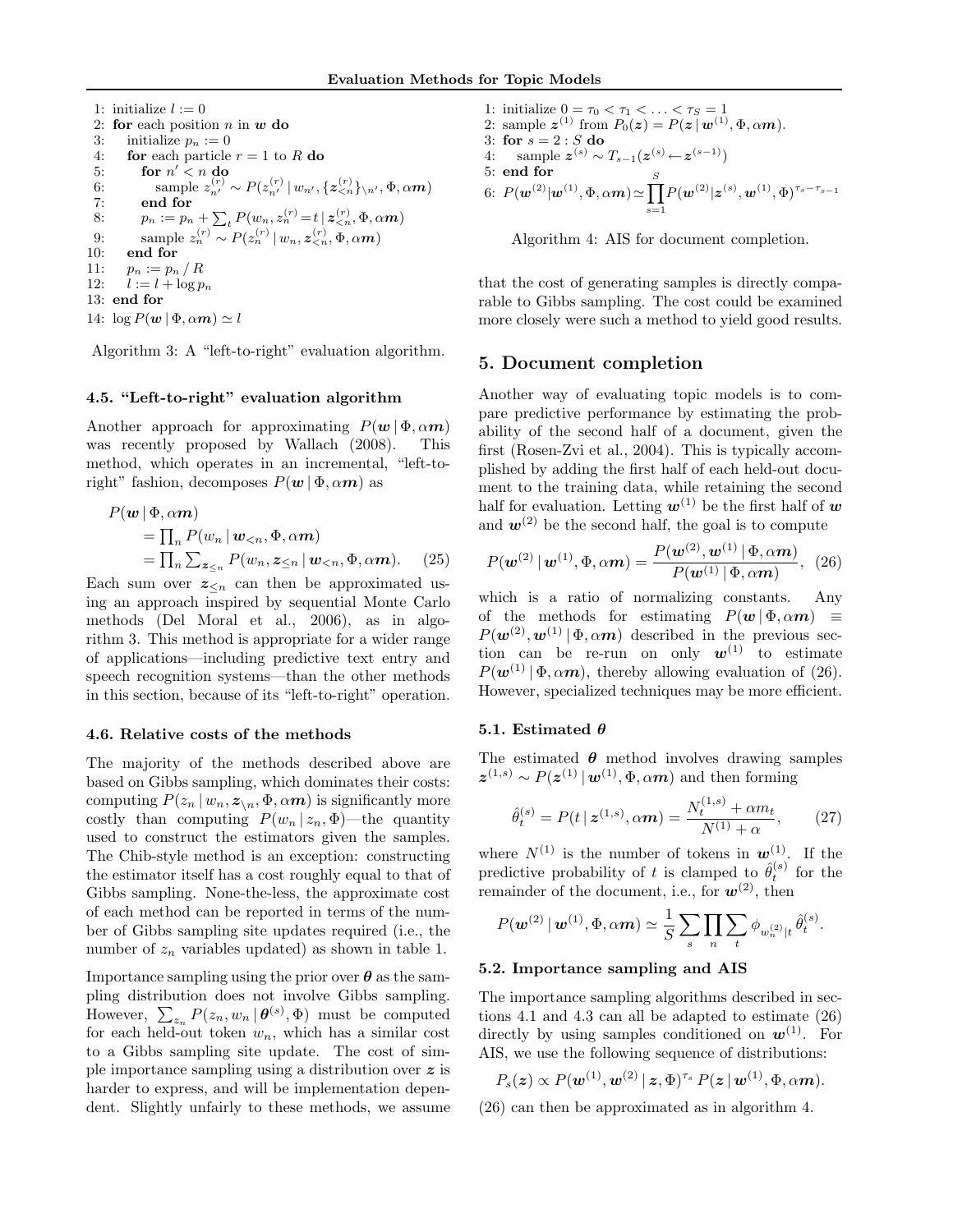Table 1. Summary of methods for estimating  $P(w | \Phi, \alpha m)$  with approximate costs for a document of length N. CS  $(S = 1000)$  and LR  $(R = 20)$  on a 200 word synthetic document each run in 3.2 seconds on a 1000MHz Opteron 175.

| Method               | Parameters                                                            | Description                                                                                                                      | $Cost \, (\# \, Gibbs\,site\, updates)$ |
|----------------------|-----------------------------------------------------------------------|----------------------------------------------------------------------------------------------------------------------------------|-----------------------------------------|
| AIS                  | # temperatures $S$                                                    | Annealed importance sampling                                                                                                     | SN                                      |
| HM                   | burn-in $B, \#$ samples S                                             | Harmonic mean method                                                                                                             | $N(B+S)$                                |
| $_{LR}$              | $#$ particles R                                                       | "Left-to-right" evaluation algorithm                                                                                             | $RN(N-1)/2$                             |
| <b>CS</b>            | chain length $S$                                                      | Chib-style estimator                                                                                                             | 2SN                                     |
| IS-PT                | $#$ samples S                                                         | Importance sampling from $P(\theta   \alpha m)$                                                                                  | SN                                      |
| $IS-IP$              | # iterations I, # samples S                                           | Importance sampling, $Q(z)$ from (11)                                                                                            | $(I + S)N$                              |
| IS-PZW               | $#$ samples S                                                         | Importance sampling, $Q(z_n) \propto \alpha m_{z_n} \phi_{w_n z_n}$                                                              | SN                                      |
| 174000               | 63000                                                                 | 38000<br>50000<br>000                                                                                                            | 81000                                   |
| 184000<br>4is<br>로 군 | 5000<br>$\frac{6}{5}$ $\frac{5}{5}$ $\frac{6}{5}$ $\frac{6}{5}$<br>°3 | 47000<br>ᇮ<br>$\frac{6}{5}$ $\frac{5}{5}$ $\frac{6}{5}$ $\frac{6}{5}$<br>$\frac{6}{5}$ $\frac{5}{5}$ $\frac{6}{5}$ $\frac{6}{5}$ | 97000<br>9.553                          |

Figure 1.  $\sum_d \log P(\bm{w}^{(d)} | \Phi, \alpha \bm{m})$  for all five data sets. The top figures show results for all methods, while the bottom figures focus on the most competitive methods. To demonstrate convergence, in some cases, we report results for the same method twice, the second time with double the computation: e.g., "CS 1" uses  $S = 1000$  while "CS 2" uses  $S = 2000$ .

20 News

բ<br>2<br>հ CS 2 CS 1 IS-IP  $\frac{1}{15}$  = 007

−

−41007 −40810

AIS  $R<sub>2</sub>$  $\Xi^-$ CS 2 CS 1

− − −

− −

PMC

−

IS−IP<br>F<br>S⊤S1640

−51640 −51470

 $-51470$ 

− − − − − −

AIS 2 AIS 1

50−synth

L<br>CS 2<br>CS 2 CS 1

#### 5.3. "Left-to-right" evaluation algorithm

− − − − −

AIS LR 2

−70970 −70940

 $-70970$ 

The "left-to-right" algorithm described in section 4.5 can estimate  $P(\mathbf{w}^{(2)} | \mathbf{w}^{(1)}, \Phi, \alpha m)$  directly. If the words in  $w$  are ordered such that  $w^{(1)}$  is fully observed before any words from  $w^{(2)}$  are observed, then a second estimator can be accumulated as in line 12 of algorithm 3, for the positions involving tokens in  $w^{(2)}$ .

## 6. Results

−

AIS  $R<sub>2</sub>$ 

−183584 −183579

 $-183584$ 

 $-18357$ 

− −

− − −

3−synth

L<br>CS 2<br>CS 2 CS 1 IS−IP

In this section, we present experimental results comparing the evaluation methods described in the previous two sections on both real and synthetic data. Our MATLAB and Java implementations are available from http://www.cs.umass.edu/~wallach/code/etm/.

### 6.1. Description of data

Two synthetic data sets and three real-world corpora were used to compare the methods. The synthetic data sets were generated using two LDA models. In order to make the statistics of the synthetic documents as close as possible to real documents, the values of  $\Phi$ ,  $\alpha$  and  $\boldsymbol{m}$  were inferred from a collection of computer science abstracts using an MCMC implementation in the MALLET software package (McCallum, 2002).

Table 2. Data sets used in the experiments. V is the vocabulary size,  $\overline{N}$  is the mean document length, "St. Dev." is the estimated standard deviation in document length.

−

IS-IP  $\frac{1+}{1+}$  -97380

−87380 −86970

 $-86970$ 

AIS LR 2  $\overline{R}$ CS 2  $\overset{.}{\text{S}}$ IS−IP

− −

−

NYT

− −

−

| Data set                 | V     |       | St. Dev. |
|--------------------------|-------|-------|----------|
| Synthetic, 3 topics      | 9242  | 500   |          |
| Synthetic, 50 topics     | 9242  | 200   |          |
| 20 Newsgroups            | 22695 | 120.4 | 296.2    |
| PubMed Central abstracts | 30262 | 101.8 | 49.2     |
| New York Times articles  | 50412 | 230.6 | 250.5    |

Each of the three real-world data sets was divided into training and held-out documents. For each data set,  $\Phi$ ,  $\alpha$  and  $\boldsymbol{m}$  values were inferred using the training documents. Given these values, the evaluation methods were compared using the held-out documents. For all three data sets the number of topics was set to 200. Descriptions of all five data sets are given in table 2.

# 6.2. Estimating  $P(w | \Phi, \alpha m)$

For each of the five data sets,  $P(w | \Phi, \alpha m)$  was estimated for fifty held-out documents. The evaluation methods are summarized in table 1. Like Murray and Salakhutdinov (2009), AIS with 10,000 temperatures was intended as a gold standard. This method is computationally expensive, but is often accurate. For the harmonic mean method,  $B = 50,000$  burn-in iterations were used, followed by  $S = 50,000$  Gibbs sam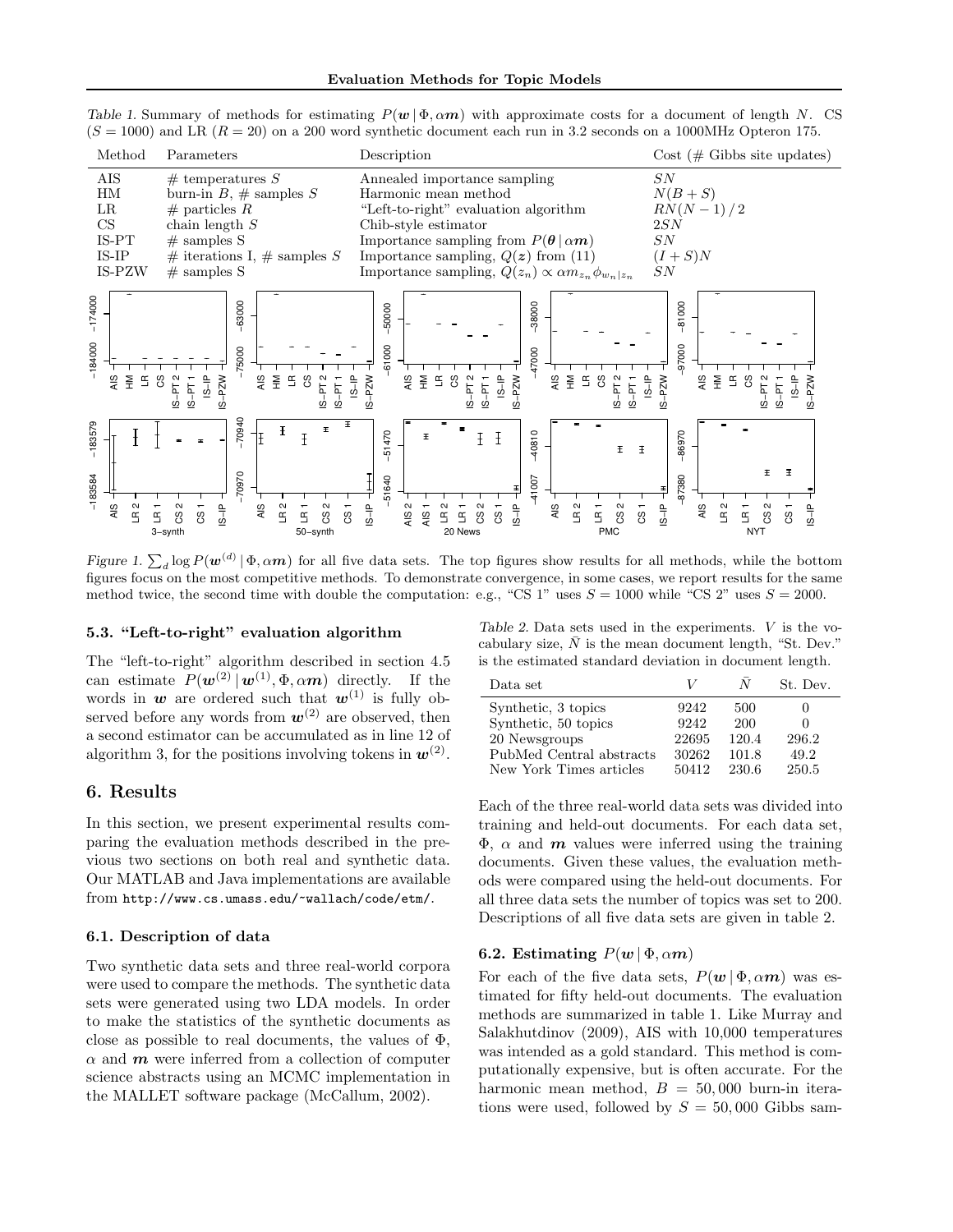pling iterations (without any thinning). The computation time for this parameterization roughly matches the computation time for AIS with 10,000 temperatures. For each of the data sets, the Chib-style estimator was run with two different parameterizations:  $S = 1,000$  and  $S = 2,000$ . The remaining methods were also run with two parameterizations, chosen to result in computation times equivalent to those of the Chib-style estimator (which are much smaller than those of either AIS or the harmonic mean method).

For each method and data set, the estimates of  $P(\boldsymbol{w}^{(d)} | \Phi, \alpha m)$  for each held-out document  $\boldsymbol{w}^{(d)}$  were averaged over 10 runs, to give  $\bar{P}(\boldsymbol{w}^{(d)} | \Phi, \alpha \boldsymbol{m})$ . The log probability of the held-out documents was then estimated as  $\sum_{d} \log \bar{P}(\boldsymbol{w}^{(d)} | \Phi, \alpha m)$ . Standard deviations were obtained using a bootstrap method, in which 10,000 log probabilities for each data set were obtained by sampling with replacement from the 10 runs for each held-out document. Figure 1 shows  $\sum_d \log \bar{P}(\boldsymbol{w}^{(d)}\,|\, \Phi,\alpha\boldsymbol{m})$  for each method and data set.

The harmonic mean method wildly overestimated  $\sum_{d} \log P(\boldsymbol{w}^{(d)} | \boldsymbol{\Phi}, \alpha \boldsymbol{m})$  for all of the data sets. Estimates were effectively from one or very few samples, making the harmonic mean method very unstable.

The main failure mode for the simple importance sampling methods, AIS and the Chib-style estimator is inadequately sampling the upper tail of the distribution over importance weights. This causes underestimation of both  $P(w | \Phi, \alpha m)$  and the variance of the estimator. Consequently, the largest estimate is likely to be the best. Formal statements could be made using the bounds discussed by Gogate et al. (2007). AIS exhibited this failure mode on the 20 Newsgroups data set, yielding a lower probability than the "left-to-right" algorithm due to poor performance on some long documents. Increasing the accuracy by using 20,000 temperatures gave larger probabilities in agreement with the "left-to-right" algorithm. Long documents in the synthetic data set with only 3 topics also caused AIS to exhibit higher variance than other methods.

The Chib-style estimator and the "left-to-right" algorithm both performed well, with the latter consistently performing better on the real-world data sets. Results on the synthetic data sets show that the "left-to-right" algorithm does not universally dominate the Chibstyle method, however. While more accurate than harmonic mean, none of the simpler importance sampling methods were competitive and generally performed exceedingly poorly, usually giving large underestimates. The "iterated pseudo-counts" method was the best of the simple importance sampling methods, but was still significantly worse than the Chib-style estimator.



Figure 2.  $\sum_{d} \log P(\boldsymbol{w}^{(2,d)} | \boldsymbol{w}^{(1,d)}, \Phi, \alpha m)$  for document completion methods. "ET" is the estimated  $\theta$  method.

#### 6.3. Document completion

Another way of evaluating topic models is to estimate  $P(\mathbf{w}^{(2)} | \mathbf{w}^{(1)}, \Phi, \alpha m)$ . As explained in section 5, this probability can be directly approximated using either the estimated  $\theta$  method, the "left-to-right" algorithm or AIS. These methods were compared using  $B = 5,000$  burn-in iterations and  $S = 20,000$ samples for the estimated  $\theta$  method,  $B = 500$  burnin iterations and 1, 500 temperatures for AIS, and  $R = 4 \cdot 2000 / N$  particles for the "left-to-right" algorithm. Despite being allowed significantly more computation time than the other methods, the estimated  $\boldsymbol{\theta}$ method exhibited relatively poor performance and did not achieve results close to those of AIS. The "left-toright" algorithm did approach the estimates obtained using AIS, with substantially less computation time.

#### 6.4. Sensitivity to perturbations in  $\Phi$  and m

In this section, we investigate how the evaluation methods described in sections 4 and 5 are affected by perturbations in  $\Phi$  and  $m$ . The methods were compared using the synthetic data set with 50 topics, for which the true  $\Phi$ ,  $\alpha$  and  $\boldsymbol{m}$  values are known.

Sensitivity to perturbations in  $\Phi$  was investigated by interpolating between  $\Phi$  and a randomly-generated set of topic-specific distribution over words  $\Phi'$ . For each method, either  $P(w | (1 - \lambda) \Phi + \lambda \Phi', \alpha m)$  or  $P(\mathbf{w}^{(2)} | \mathbf{w}^{(1)}, (1-\lambda) \Phi + \lambda \Phi', \alpha m)$  were calculated for  $\lambda \in \{0, .25, .5, .75\}$ . Figure 3 shows the log ratios between the values computed using interpolated parameters and the values computed using  $\Phi$  only  $(\lambda = 0)$  for the estimated  $\theta$  method, importance sampling from  $P(\theta | \alpha m)$  and the "left-to-right" algorithm. Results for the Chib-style estimator closely track those of the "left-to-right" algorithm, so we report only the latter. Compared to the "left-to-right" algorithm, importance sampling and the estimated  $\theta$  method understate the difference between the values computed using the true Φ and the values computed using a perturbed Φ.